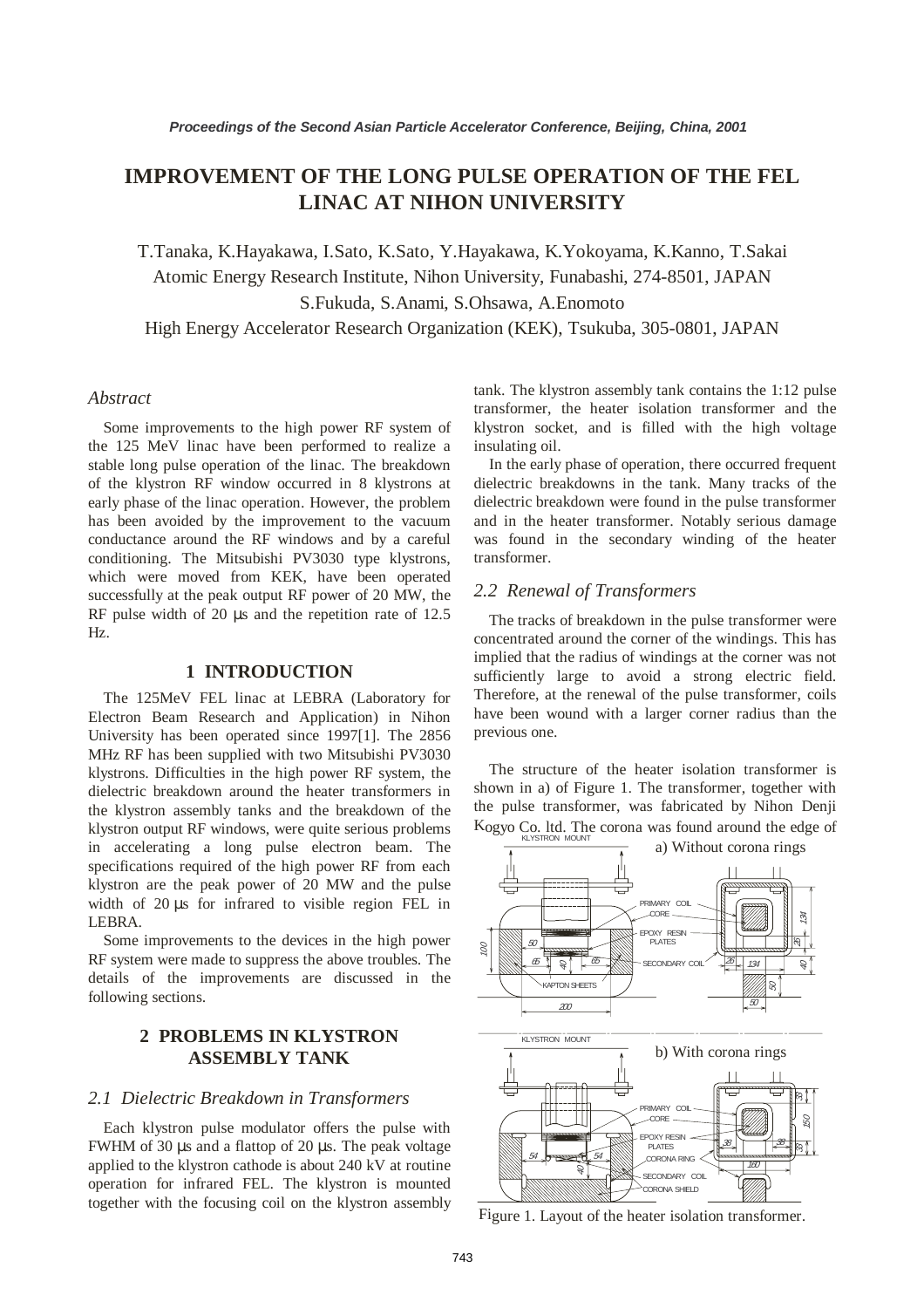the secondary winding inside the cut core in every pulse. The breakdown was found to occur between the edge and the polyimide ( kapton ) sheet wrapping the cut core, which was observed with a TV camera through a viewing window in the assembly tank.

Generally, high quality insulating oil has a dielectric strength greater than 30kV/mm. Minimum separation of 26mm between the primary and the secondary coils was enough if the electric field distribution was the same as those between plane electrodes. However, it was evident that the electric field on the thin edge of polyimide sheets wrapping the secondary winding or on the edge of the epoxy resin plates was greater than the dielectric strength.

When the transformer was disassembled, a significant carbonization was found extensively on the surface and the inner layer of the epoxy resin plates.

At the renewal of the heater transformer, the following improvements have been made to the structure of the transformer, as shown in b) of Figure 1:

- 1) The inner size of the secondary coil frame has been extended from 134×134mm to 160×150mm, while the thickness of the epoxy plates has been reduced from 8mm to 4mm. Then minimum separation between primary and secondary coils has been extended to 33mm.
- 2) The ordinary epoxy resin plates used as the coil frame have been replaced with the void-less ones. Also the polyimide sheets that were used to wrap the coils have been replaced with the kraft papers.
- 3) In order to avoid the strong field around the coil edges, copper corona rings have been added at both side edges of the epoxy resin plates of the secondary coil frame.
- 4) The whole edge of the cut core has been rounded off. In the previous cut core, only the inside edge was rounded off.
- 5) The polyimide sheets that were used to wrap the cut core have been removed. The rounded copper sheets have been substituted as the corona shields.
- 6) The corona ring has been added at each inside corner of the cut core.

These improvements were performed by Nihon Denji Kogyo Co. ltd.

#### *2.3 Results of Improvements*

The pulse transformer and the heater transformer in the #2 klystron assembly tank were renewed in December 1998. The running test of the klystron at the diode-mode operation proved that no dielectric breakdown occurs in the tank even with the pulse modulator peak output of 24 kV, which corresponds to 288 kV at the klystron cathode and peak output RF power greater than 30 MW.

The transformers in the #1 klystron assembly tank were also renewed in February 1999. Since then, there has been no incidence of dielectric breakdown in the assembly tank, though the operation time is over several

thousand hours. Therefore the improvements to the transformers as mentioned above are considered to be quite effective for the increase of the dielectric strength.

# **3 PROBLEM IN KLYSTRON RF WINDOW**

# *3.1 Dielectric Breakdown of the RF Window*

The RF pulse width of 20 µs is out of the design specification for the PV3030 klystron. The most serious problem in the long pulse operation of the PV3030 klystron was the breakdown of the output RF window. As the result of the diode-mode operation with the pulse width of FWHM 30 µs, no problem was found with the collector or the electron gun up to peak voltage of 288 kV and repetition rate of 12.5 Hz.

Eight klystrons were broken in early phase operation of the linac because of the damage of the output RF windows. All these klystrons were moved from KEK after being used for a long time in the injector linac of Photon Factory. Therefore the klystrons were well aged, but the outer surfaces of the RF windows were exposed to air for a while before reused at LEBRA.

The vacuum in the waveguide was pumped with a 60 l/s ion pump located about 2.6 m downstream the RF window, which is illustrated in Figure 2. The vacuum conductance at the RF window was estimated to be approximately 8.2 l/s[2]. During the aging of the klystrons at LEBRA the long pulse output RF from the klystron, even at quite low power level, led to a considerable degradation of vacuum around the outer surface of the RF window.

At high power output operation, though the klystron was aged carefully, the dielectric breakdown that sometimes occurred at the RF window surface caused degradation of vacuum instantly by 1 to 2 orders of magnitude. Because of low vacuum conductance, the vacuum near the RF window had not sufficiently **RFWindow**



Figure 2. Layout of the waveguide and the vacuum pumping system with a low vacuum conductance.